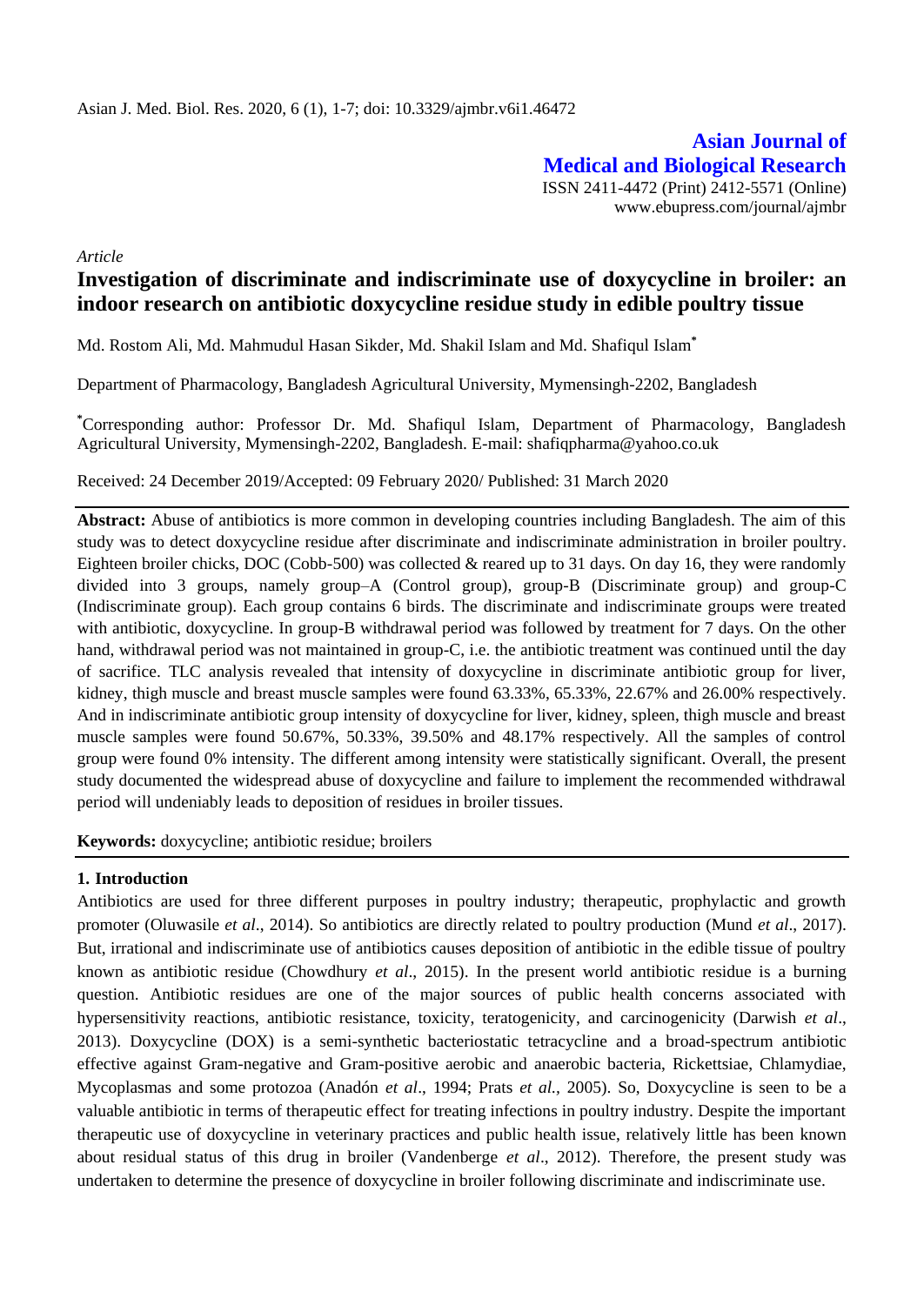### **2. Materials and Methods**

#### **2.1. Experimental design**

18 DOCs were collected as laboratory animal. Chicks were reared for 14 days without using any antibiotic; only feed and water. Then chicks were grouped in 3 experimental groups (A, B and C); each group having 6 chicks. Group A was kept as untreated control and received no antibiotic medicated water, group B is discriminate group and group C is indiscriminate group. Antibiotic treatment was started from 16th day. Group B was administered with doxycycline at recommended therapeutic dose @ 10 mg/kg through drinking water as described in (Laczay *et al*., 2001). In group C the dose of doxycycline was indiscriminate and more than the normal dose (10mg/kg). After 7 days, at the age of day 23; antibiotic supply was stopped in the group-B and withdrawal period was maintained as drug nomenclature (7 days) whereas, in group C withdrawal period was not maintained and antibiotic continued till 30th day. Samples were collected from every bird at 31th day for thin layer chromatography (TLC) analysis.

### **2.2. Sample collection**

Liver, kidney, breast muscle, thigh muscle and spleen samples were collected. Immediately after collection of sample, these were washed individually several times in physiological saline to remove clotted blood and debris. All samples were marked separately and preserved at -20º C in polythene zipper bags for their extraction and analysis.

#### **2.3. Chemicals and standard drugs**

Purity of all standard chemicals and reagents was at least 99%. HPLC grade methanol (Merck-Germany), trichloracetic acid (TCA), diethyl ether and acetone were used. Doxycycline (DOX) was obtained from Sigma-Aldrich via Renata Limited, Bangladesh. The standard for the TLC analysis was prepared by dissolving 0.1 gm of doxycycline powder in 4 mL solution of methanol. Standard solution was stored in - 4°C and every month fresh solution was prepared.

#### **2.4. Sample preparation**

Sample extraction was performed according to Poppelka *et al*. (2005). Four gram of each sample was cut into small pieces, grinded and blended. 10 mL Phosphate Buffer Saline (pH-6.5) was added and mixed by vortexing (Vortex- XHC, Wincom, China). Centrifuged (Hettich D-78532, Germany) @ 60000 rpm for 20 min was done after mixing with 2 mL 30% TCA. Supernatant was collected and filtered by Whatman filter paper and funnel. Filtrated fluid was collected in another falcon tube and same amount of diethyl ether was added and left for 10 min in room temperature. The bottom layer was collected and supernatant extraction was repeated twice using diethyl ether. Final volume of the extracts were pooled carefully into screw cap vial and kept into refrigerator for future analysis.

### **2.5. Thin layer chromatography (TLC)**

## **2.5.1. TLC apparatus**

TLC plate (MN-Germany), TLC tank and UV detection box (UV light: F18W-Germany) were used. TLC was performed according to Tajick and Shohreh (2006) with some required adjustments. TLC plate was cut into appropriate size (4x5 cm) from 20x20 cm. A straight line was drawn across the plate approximately 2 cm from the bottom by a pencil. Another straight line was drawn across the plate below 1 cm from the upper edge of the plate. Desired spots marking were marked on the bottom line where analytes were dropped. Spots were applied to the plate using thin capillary glass pipettes. A volume of 50 μl was used for spotting. Plate was placed in TLC tank (contained mobile phase; Acetone and Methanol: 1:1) and covered by lid and it was left until the mobile phase reached the upper line. Spots were visualized in UV detection box at 256 nm. Spots marking were done by pencil for calculation of retention factor (Rf). Calculation of Rf values: These measurements are the distance travelled by the solvent, and the distance travelled by individual sample spots. Same Rf value of standard and sample considered similar compound.

#### **2.6. Statistical analysis**

Statistical analysis was performed by one way ANOVA using Graphpad Prism; version 6. The results were expressed as mean  $\pm$  standard error mean (S.E.M).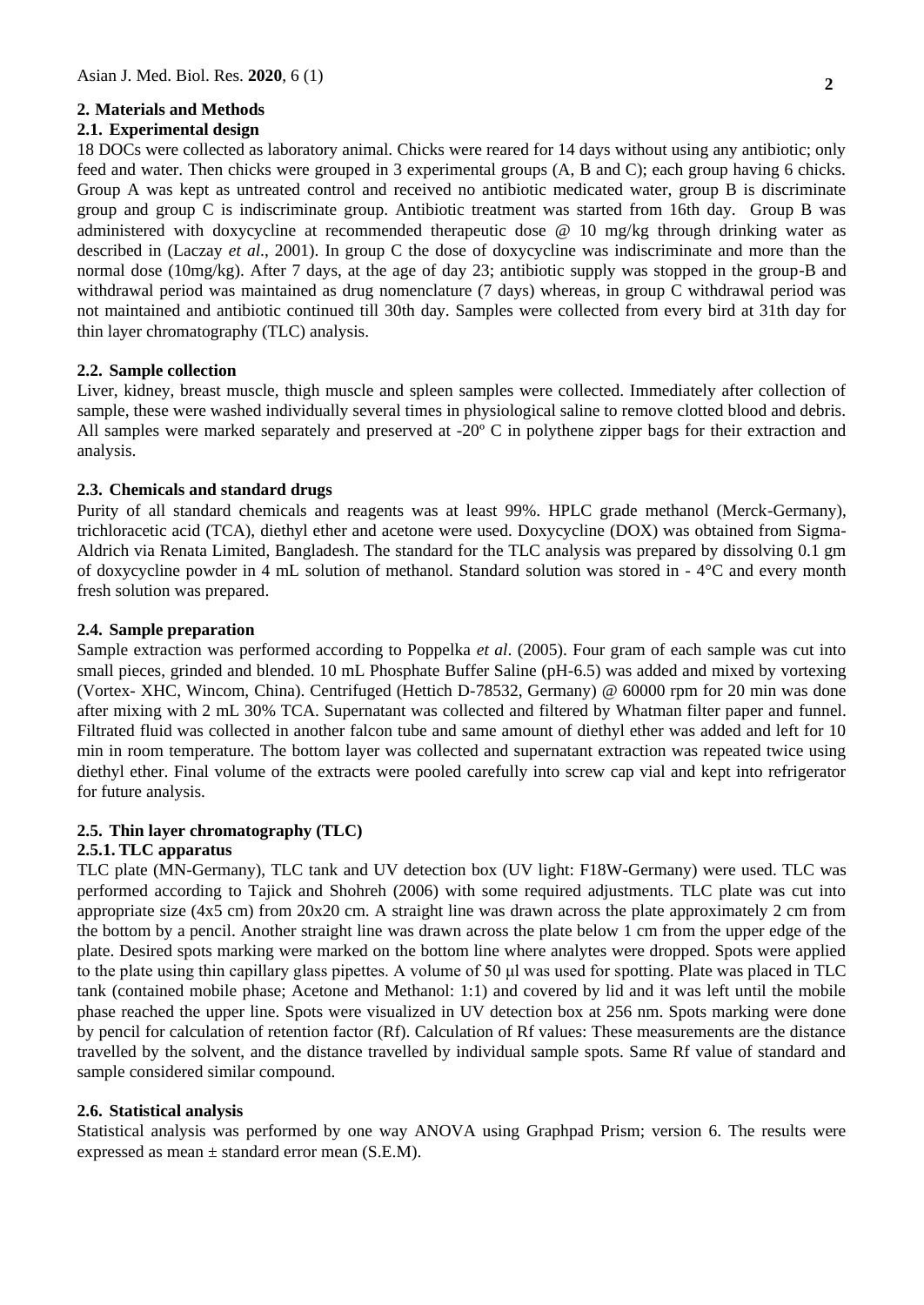### **3. Results**

### **3.1. Detection of doxycycline antibiotic by TLC**

## **3.1.1. Liver sample**

Table 1 represents doxycycline residue in liver sample of three different groups. In control group, we could not find any positive liver samples however in both discriminate and indiscriminate groups positive samples were found by TLC analysis.

Figure 1 represents doxycycline residue in liver sample of three different groups. The multiple comparisons during one way ANOVA (Bonferroni) showed that there was significant difference between discriminate and indiscriminate groups (P<0.01).

### **3.1.2. Kidney sample**

Doxycycline residue in kidney sample of three different groups is presented in Table 2. In control group, we could not find any positive liver samples however in both discriminate and indiscriminate groups positive samples were found by TLC analysis.

Figure 2 represents doxycycline residue in kidney sample of three different groups. The multiple comparisons during one way ANOVA (Bonferroni) showed that there was significant difference between discriminate and indiscriminate groups (P<0.01).

### **3.1.3. Thigh muscle**

Table 3 represents doxycycline residue in thigh muscle of three different groups. In control group, we could not find any positive liver samples however in both discriminate and indiscriminate groups positive samples were found by TLC analysis.

In Figure 3, the multiple comparisons during one way ANOVA (Bonferroni) showed that there was significant difference between discriminate and indiscriminate groups (P<0.05).

### **3.1.4. Breast muscle**

Doxycycline residue in breast muscle of three different groups is presented in **Table 4**. In control group, we could not find any positive liver samples however in both discriminate and indiscriminate groups positive samples were found by TLC analysis.

In Figure 4, the multiple comparisons during one way ANOVA (Bonferroni) showed that there was significant difference between discriminate and indiscriminate groups (P<0.05).

| Name of<br>Group              | Doxycycline intensity<br>in<br>liver by TLC (Mean $\pm$<br><b>SEM</b> ) | P Value | Level of<br><b>Significance</b> |
|-------------------------------|-------------------------------------------------------------------------|---------|---------------------------------|
| Group-A (Control group)       | $0.00 \pm 0.00$                                                         |         |                                 |
| Group-B(Discriminate group)   | $50.67 \pm 2.404$                                                       | < 0.001 | ***                             |
| Group-C(Indiscriminate group) | $63.33 \pm 3.602$                                                       |         |                                 |

#### **Table 1. Doxycycline residue in liver sample of three different groups.**

#### **Table 2. Doxycycline residue in kidney sample of three different groups.**

| Name of<br>Group              | <b>Doxycycline</b><br>intensity<br>in<br>kidney by TLC (Mean $\pm$<br><b>SEM</b> | P Value | Level of<br><b>Significance</b> |
|-------------------------------|----------------------------------------------------------------------------------|---------|---------------------------------|
| Group-A (Control group)       | $0.00 \pm 0.00$                                                                  |         |                                 |
| Group-B(Discriminate group)   | $50.33 \pm 2.765$                                                                | < 0.001 | ***                             |
| Group-C(Indiscriminate group) | $65.33 \pm 2.996$                                                                |         |                                 |

#### **Table 3. Doxycycline residue in thigh muscle sample of three different groups.**

| Name of<br>group              | Doxycycline<br>intensity<br>in<br>thigh muscle by TLC (Mean<br>$\pm$ SEM) | P Value | Level of<br><b>Significance</b> |
|-------------------------------|---------------------------------------------------------------------------|---------|---------------------------------|
| Group-A (Control group)       | $0.00 \pm 0.00$                                                           |         |                                 |
| Group-B(Discriminate group)   | $22.67 \pm 7.200$                                                         | < 0.001 | ***                             |
| Group-C(Indiscriminate group) | $39.50 \pm 1.746$                                                         |         |                                 |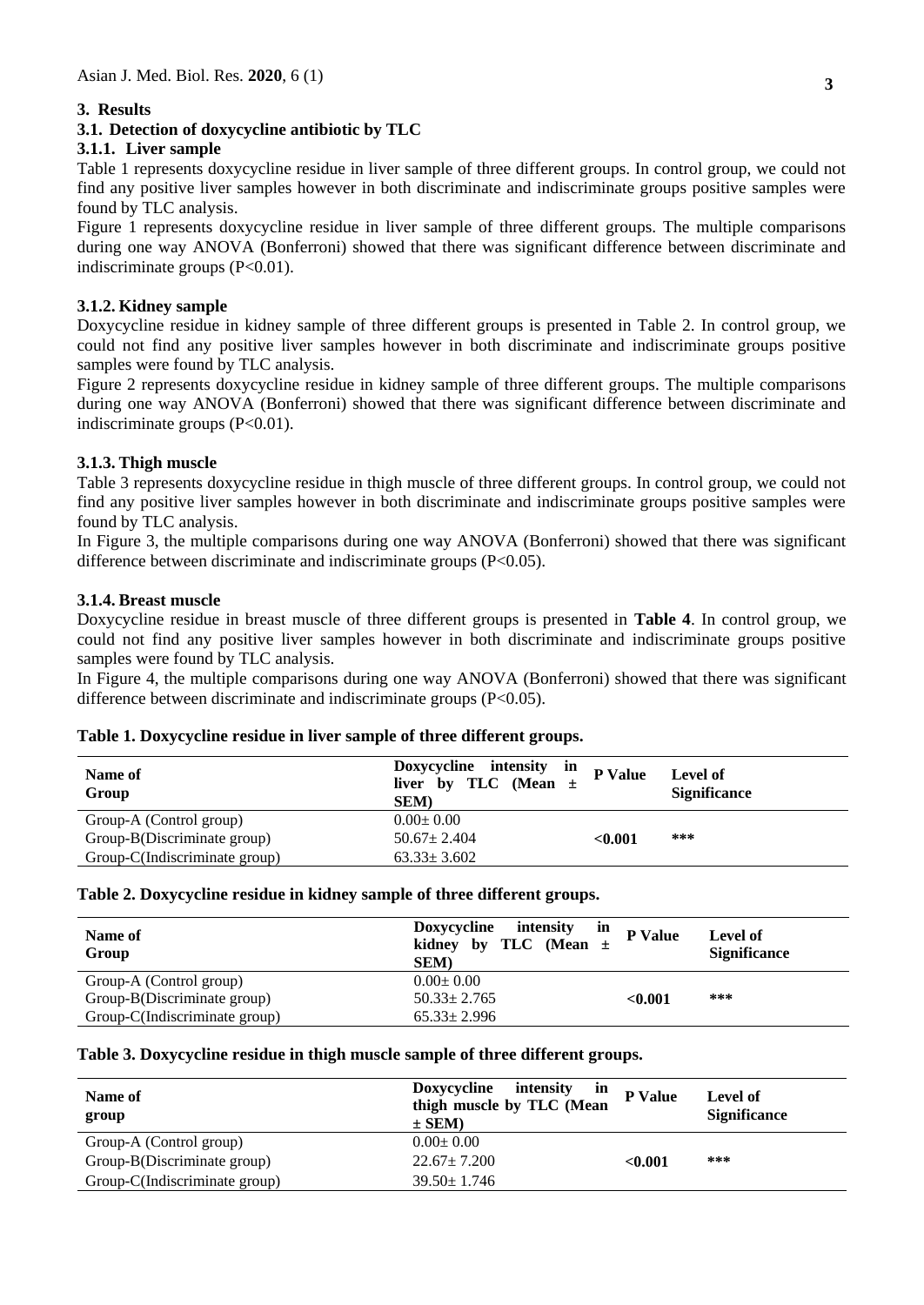| Name of<br>group              | Doxycycline intensity in<br><b>TLC</b><br>breast muscle by<br>$(Mean \pm SEM)$ | P Value | Level of<br><b>Significance</b> |
|-------------------------------|--------------------------------------------------------------------------------|---------|---------------------------------|
| Group-A (Control group)       | $0.00 \pm 0.00$                                                                |         |                                 |
| Group-B(Discriminate group)   | $26.00 \pm 8.591$                                                              | < 0.001 | ***                             |
| Group-C(Indiscriminate group) | $48.17 \pm 2.676$                                                              |         |                                 |





### **Figure 1. Doxycycline antibiotic in liver.**

\*\*\*, Significantly difference between Control & Discriminate groups and Control & Indiscriminate groups (*P*<0.001).

##, significantly different between Discriminate and Indiscriminate groups (*P*<0.01).



### **Figure 2. Doxycycline antibiotic in kidney.**

\*\*\*, Significantly difference between Control & Discriminate groups and Control & Indiscriminate groups (*P*<0.001).

##, significantly different between Discriminate and Indiscriminate groups (*P*<0.01).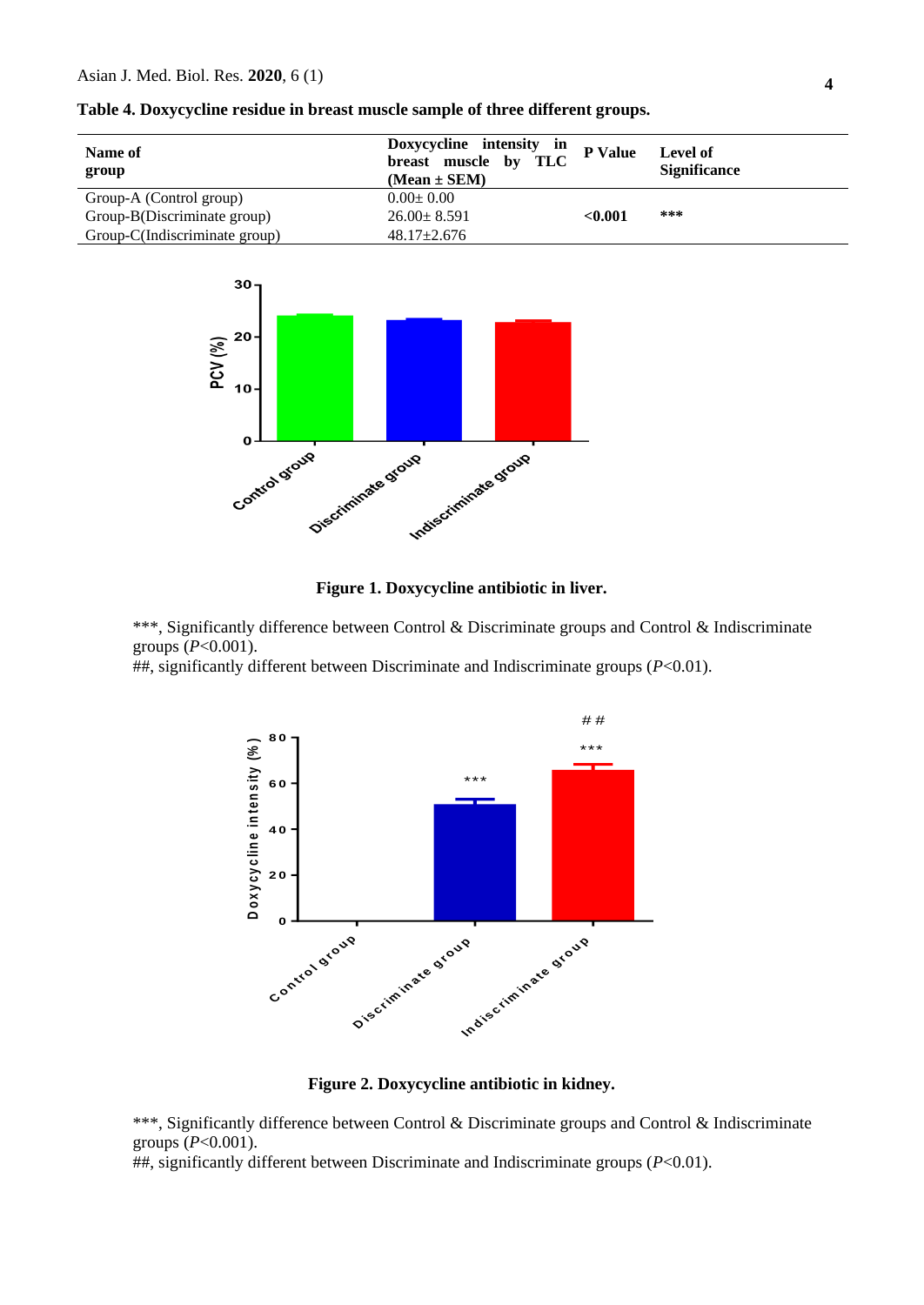

**Figure 3. Doxycycline antibiotic in thigh muscle.**

\*\*, Significantly difference between Control & Discriminate groups (P<0.01). \*\*\*, Significantly difference between Control & Indiscriminate groups (*P*<0.001).



**Figure 4. Doxycycline antibiotic in breast muscle.**

\*\*, Significantly difference between Control & Discriminate groups (*P*<0.01). \*\*\*, Significantly difference between Control & Indiscriminate groups (*P*<0.001).

#### **4. Discussion**

The presence of antibiotic residues in poultry meat has received colossal worldwide attention from public health agencies. This is due to the importance and significance of antibiotic residues on public health. Lack of knowledge about the proper withdrawal times of drugs and the overuse or misuse of various drugs lead toward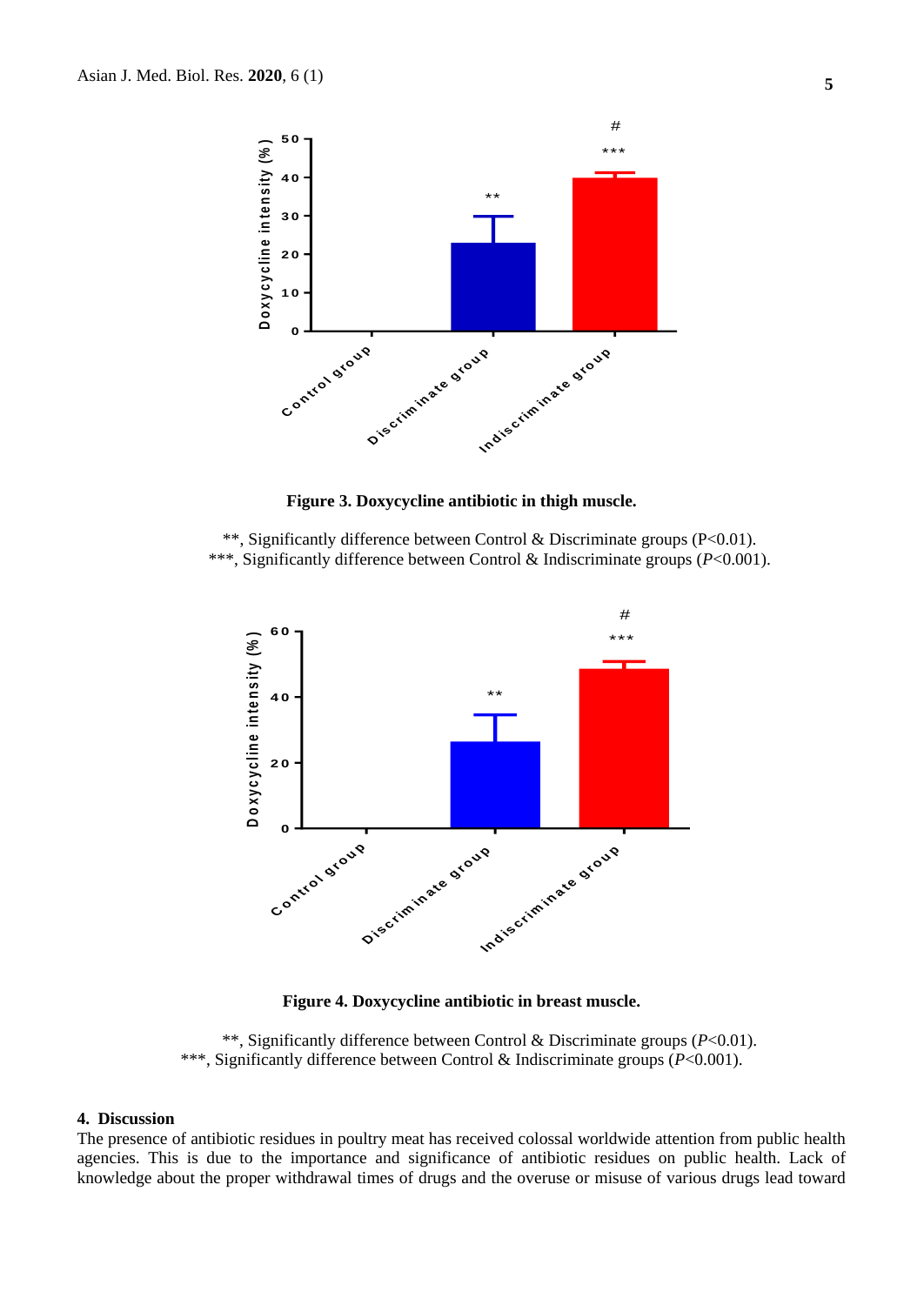the formation of drug residues into the animal end products (Seri, 2013). These residues ultimately pose serious health threats to human beings when meat from such animals is consumed (Shareef *et al*., 2009). The doxycycline has a wide spectrum of activity and being widely used as veterinary drug to improve health conditions. It has good absorption and high bioavailability with good penetration into body tissues and found at high concentrations in the excretory organs, especially the liver and kidney with high withdrawal time (Newton *et al*., 2005). In present study, intensity of doxycycline in discriminate antibiotic group for liver samples 63.33± 3.602, kidney samples  $65.33 \pm 2.996$ , thigh muscle samples  $22.67 \pm 7.200$ , breast muscle samples  $26.00 \pm 8.591$ were found. And in indiscriminate antibiotic group intensity of doxycycline for liver samples  $50.67 \pm 2.404$ , kidney samples  $50.33\pm 2.765$ , thigh muscle samples  $39.50\pm 1.746$ , breast muscle samples  $48.17\pm 2.676$  were found. All the samples of control group were found 0% intensity. The highest concentration of doxycycline was in liver and lowest in muscle. This finding is similar to (Al-Ghamdi *et al*., 2000) who reported that the highest doxycycline residues in poultry liver samples. Our results were also consistent with other studies (Hussain *et al*., 2013 ; Popelka *et al*., 2005; Sarker *et al*., 2018) regarding the highest doxycycline residues in poultry liver samples than meat.

#### **5. Conclusions**

Doxycycline is widely used in the treatment of infections in both human and veterinary medicine. A number of these drugs have been licensed to be administered in broiler chickens for the prophylaxis and treatment. But the indiscriminate use of doxycycline in food-producing animals may leave drug residues in foods. These residues represent a risk to public health, including stimulation of bacterial resistance, alterations on intestinal micro flora and hypersensitivity reactions. TLC analysis revealed that intensity of doxycycline in discriminate and indiscriminate antibiotic groups was found. All the samples of control group were found 0% intensity. The different among intensity were statistically significant. The differences among means of blood parameters of three individual groups were statistically non-significant  $(P>0.05)$ . Thus, there is a need to educate the farmers about the ill effects of residual drugs on human health and withdrawal time in poultry birds. National authorities should also adopt more judicious approaches to ensure prudent use of antibiotics in food animals.

#### **Acknowledgements**

We would like express our gratitude and great pleasure to Department of Pharmacology, Bangladesh Agricultural University (BAU) to execute this research work.

### **Conflict of interest**

None to declare.

#### **References**

- Al-Ghamdi M, Z Al-Mustafa, F El-Morsy, A Al-Faky, I Haider and H Essa, 2000. Residues of tetracycline compounds in poultry products in the eastern province of Saudi Arabia. Public Health, 114: 300-304.
- Anadón A, MR Martínez-Larrañaga, MJ Díaz, P Bringas, MC Fernández, ML Fernández-Cruz, J Iturbe and MA Martínez, 1994. Pharmacokinetics of doxycycline in broiler Chickens. Avian Pathol., 23: 79-90.
- Chowdhury MMH, K Kubra, MT Islam, MM Rahman and ME Mehedy, 2015. Indiscriminate uses of antibiotics as a threat to public health demand implementation of effective drug practices and enhancement of public awareness in Bangladesh. Eur. J. Sci. Res., 133: 187-195.
- Darwish WS, EA Eldaly, MT El-Abbasy, Y Ikenaka, S Nakayama and M Ishizuka, 2013. Antibiotic residues in food: the African scenario. Jpn. J. Vet. Res., 61: 13-22.
- Hussain S, S Khan, J Ali, A Sultan and N Chand, 2013. Antibiotic residues in commercial poultry meat and egg. Paper presented at the International Workshop on Dairy Science Park, Pakistan.
- Laczay P, G Semjen, J Lehel and G Nagy, 2001. Pharmacokinetics and bioavailability of doxycycline in fasted and nonfasted broiler chickens. Acta Veterinaria Hungarica, 49: 31-37.
- Mund MD, UH Khan, U Tahir, B-E Mustafa and A Fayyaz, 2017. Antimicrobial drug residues in poultry products and implications on public health: A review. Int. J. Food Prop., 20: 1433-1446.
- Newton PN, J-F Chaulet, A Brockman, W Chierakul, A Dondorp, R Ruangveerayuth and NJ White, 2005. Pharmacokinetics of oral doxycycline during combination treatment of severe falciparum malaria. Antimicrob. Agents Chemother., 49: 1622-1625.
- Oluwasile B, M Agbaje, O Ojo and M Dipeolu, 2014. Antibiotic usage pattern in selected poultry farms in Ogun state. Sokoto J. Vet. Sci., 12: 45-50.